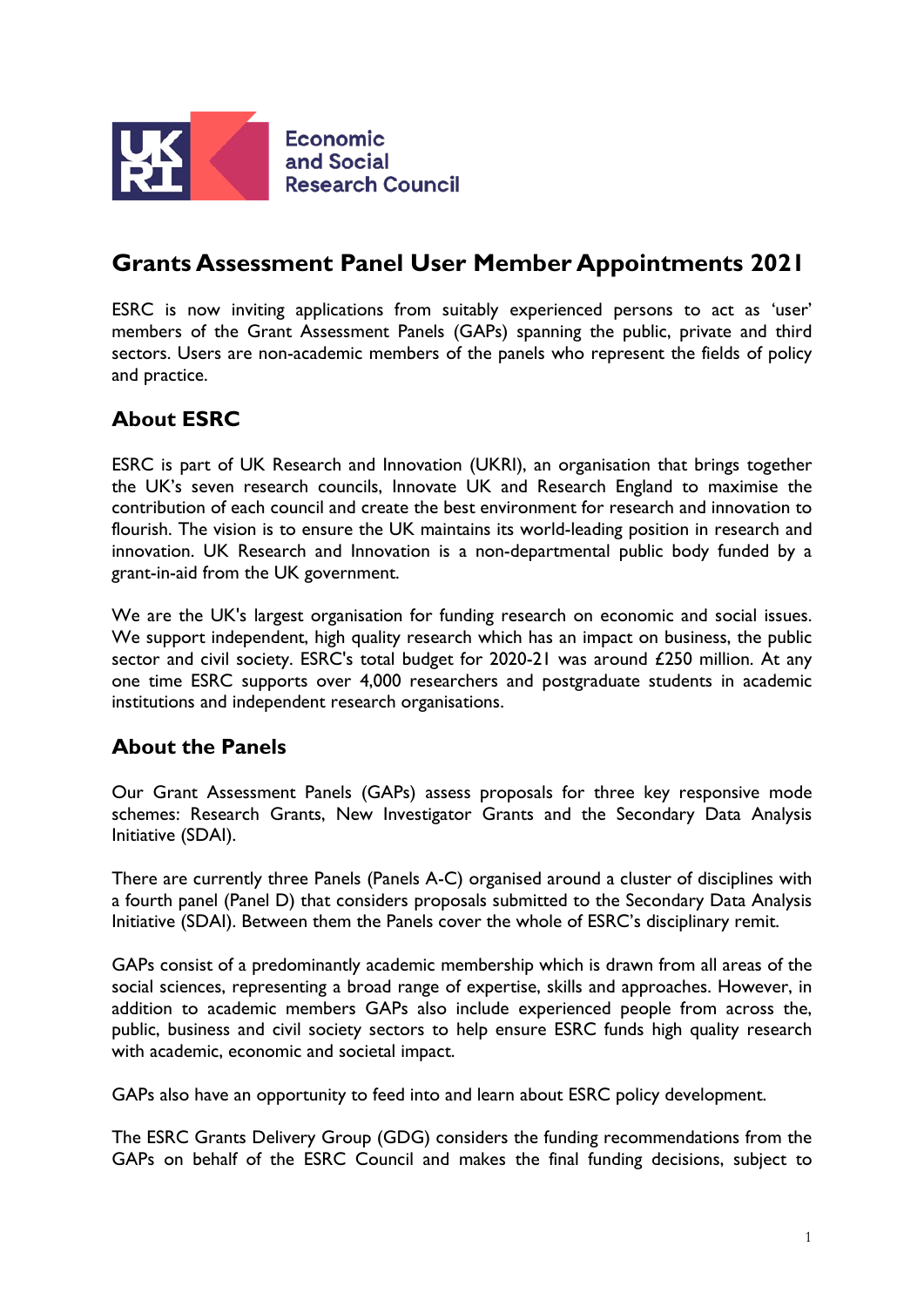available budget. The GDG is chaired by a Council member. Its other members include the Chairs of each of the GAPs.

### **Vacancies**

Each panel has three user members. We have the following vacancies in this recruitment round.

#### **Panel A: 1 Vacancy**

*Panel A covers the disciplines of Demography, Environmental Planning, Human Geography, Psychology, Statistics Computing and Methodologies*

Desirable: based in a third sector organisation, with experience of undertaking and/or assessing both quantitative and qualitative research/perceived impact

#### **Panel B: 1 Vacancy**

*Panel B covers the disciplines of Education, Linguistics, Social Work, Science and Technology Studies, Socio-Legal Studies and Sociology*

Desirable: Based in a public sector organisation; expertise in one or more of the following areas: Education, Sociology, Linguistics

#### **Panel C: 1 Vacancy**

*Panel C covers the disciplines of Area and Development Studies, Economic and Social History, Economics, Management and Business Studies, Political Science and International Relations, Social Anthropology and Social Policy*

Desirable: based in a third sector organisation; expertise in social policy

### **Role of User Members**

User views are critical within ESRC's decision-making processes. Funding is highly competitive, and the potential for impact beyond academia is of particular importance in identifying which proposals are funded. User members of the GAPs are expected to read and comment on an average of 30 research proposals per annum and to meet three times a year (in March, July and November) to make funding recommendations. User members are not required to provide written assessments but are expected to read a number of proposals for each meeting paying particular attention to the relevance, timeliness and utility of the research for policy-makers and practitioners. They will be expected to assess the appropriateness and quality of plans for communications, knowledge exchange and impact in the context of the full proposal.

#### **Person requirements and eligibility**

Appointments to Grant Assessment Panels are made on merit. All applicants must be able to satisfy the person specification. Applications are welcomed irrespective of age, disability,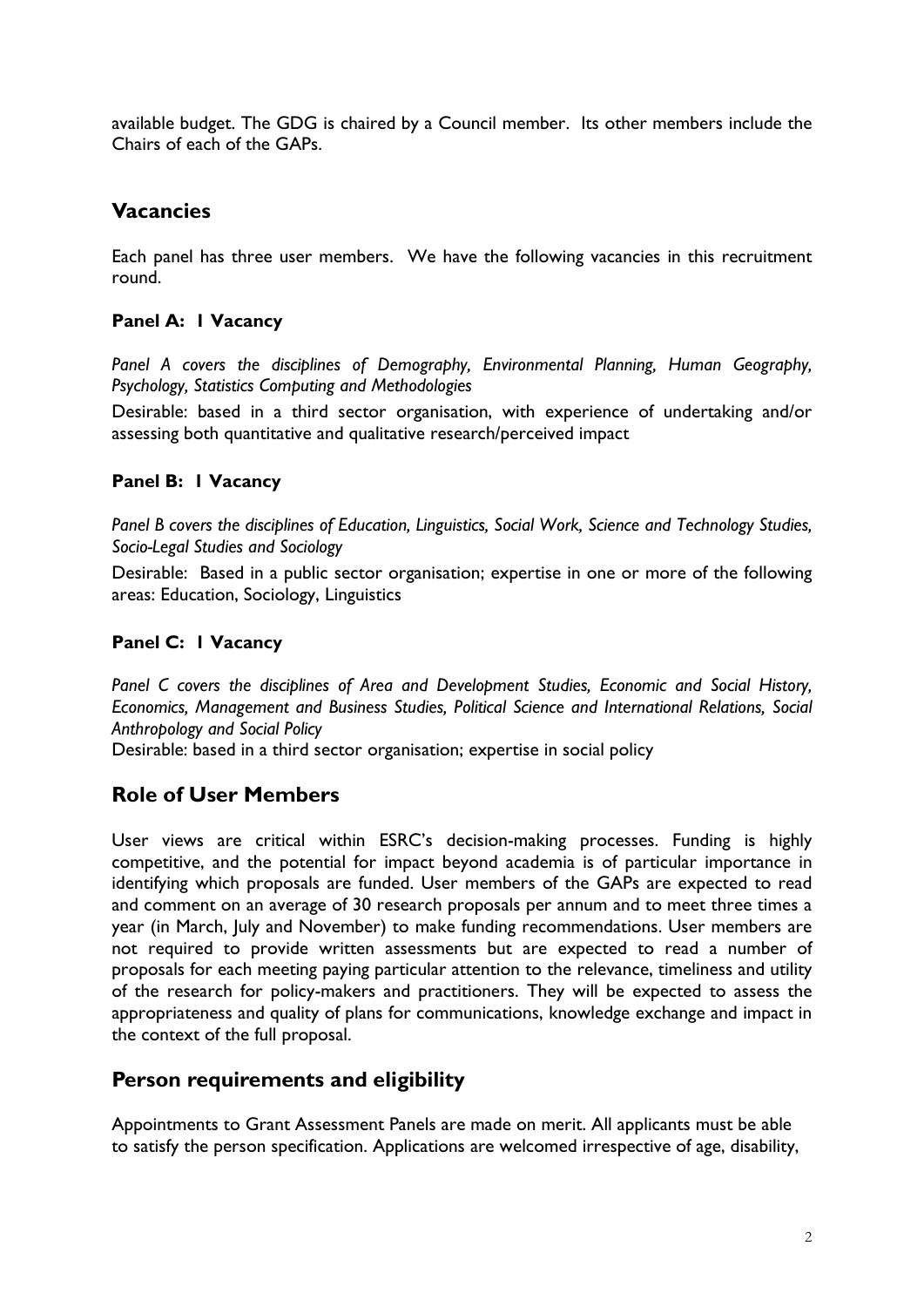sex, gender identity, race, religion or sexual orientation and ESRC will seek to ensure that the membership of its panels demonstrates a suitable balance wherever possible.

Applications are welcome from users who can demonstrate the following:

#### *Essential Skills and Experience*

- An appreciation for research and research-related issues and the ways in which excellent research (particularly from the disciplines covered by the specific panel to which you are applying) can inform policy and practice, and the ability to exercise sound judgement on these issues;
- An understanding of knowledge exchange activities and user engagement;
- An in-depth understanding of the sector in which they operate;
- Effective evaluation skills:
- Excellent verbal communication skills;
- An understanding of how to operate within senior levels of their field;
- An accountable and open working style.

#### *Desirable Skills and Experience*

- A research background or knowledge exchange background;
- Strong personal experience of ESRC's work;
- Experience of reviewing research proposals;
- Experience of using research findings to inform policy and/or practice
- Experience and interest in qualitative and/or quantitative data resources.

### **Time Commitment**

It is essential that applicants should be able to commit the required time and attention to the role, and should have the full support of their employing organisation.

GAP members are expected to commit around three working days per year to panel business, in addition to attending GAP meetings (three one-day meetings per year/one twoday meeting every other year).

The dates of the 2021/22 GAP meetings are Thursday 4 November 2021 and Thursday 17 March 2022. Further dates will be confirmed. Meetings are normally held in Swindon.

Appointments will run from 1 September 2021 to 31 August 2023. A further one to two years term may be served by mutual agreement.

# **Conflicts of Interest**

Once appointed, all members of our GAPs are required to declare any private, professional or commercial interests that might conflict with the interests of the ESRC, or which might be perceived by others as creating a conflict of interest.